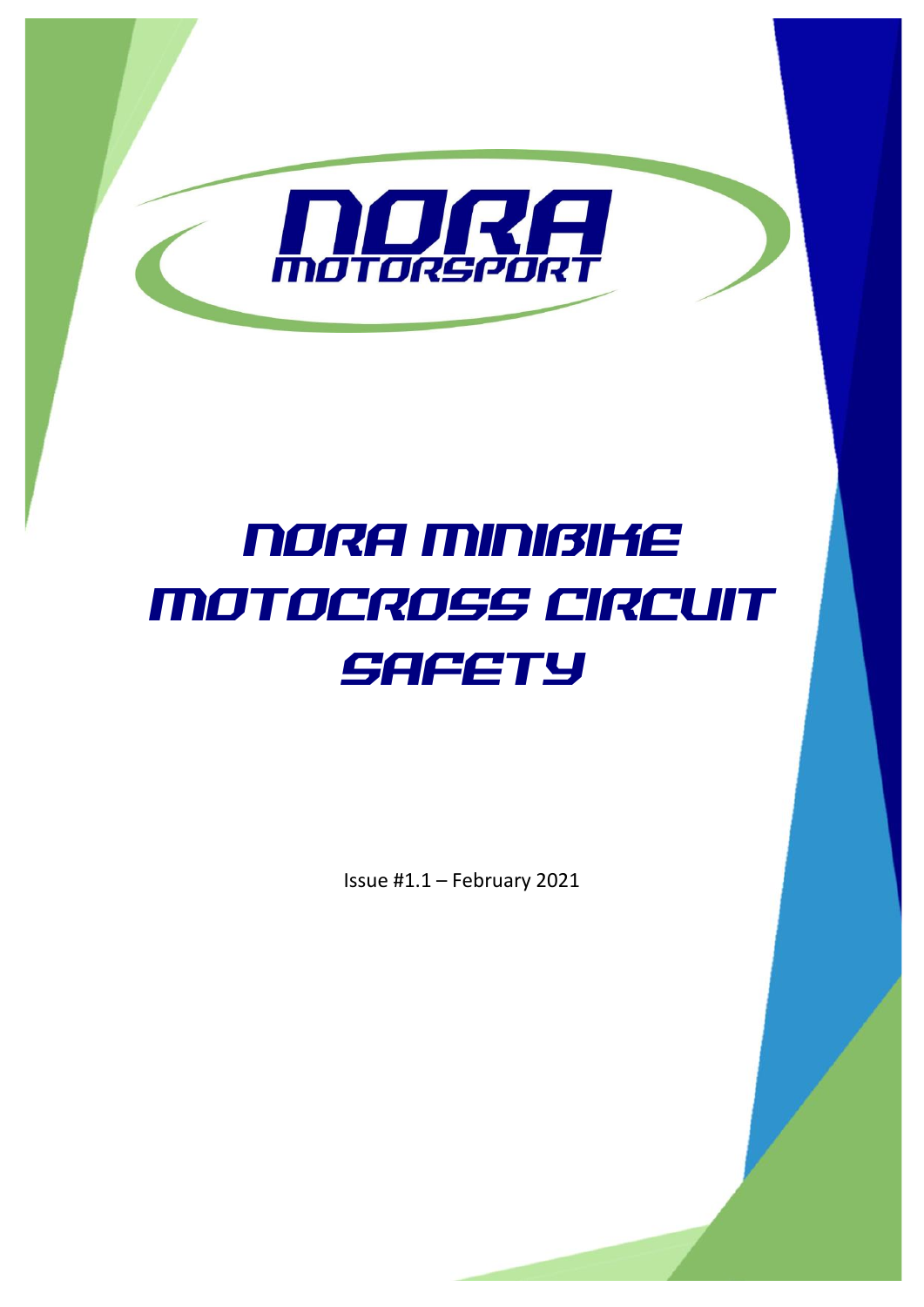Minibike Motocross Circuit Safety v1.1 February 2021 **Printed: 24/08/2021** Printed: 24/08/2021

#### VERSION HISTORY

| Version | Date          | Description           |
|---------|---------------|-----------------------|
| 1.0     | December 2019 | Creation of document. |
| 1.1     | February 2021 | Address Update        |
|         |               |                       |
|         |               |                       |
|         |               |                       |
|         |               |                       |
|         |               |                       |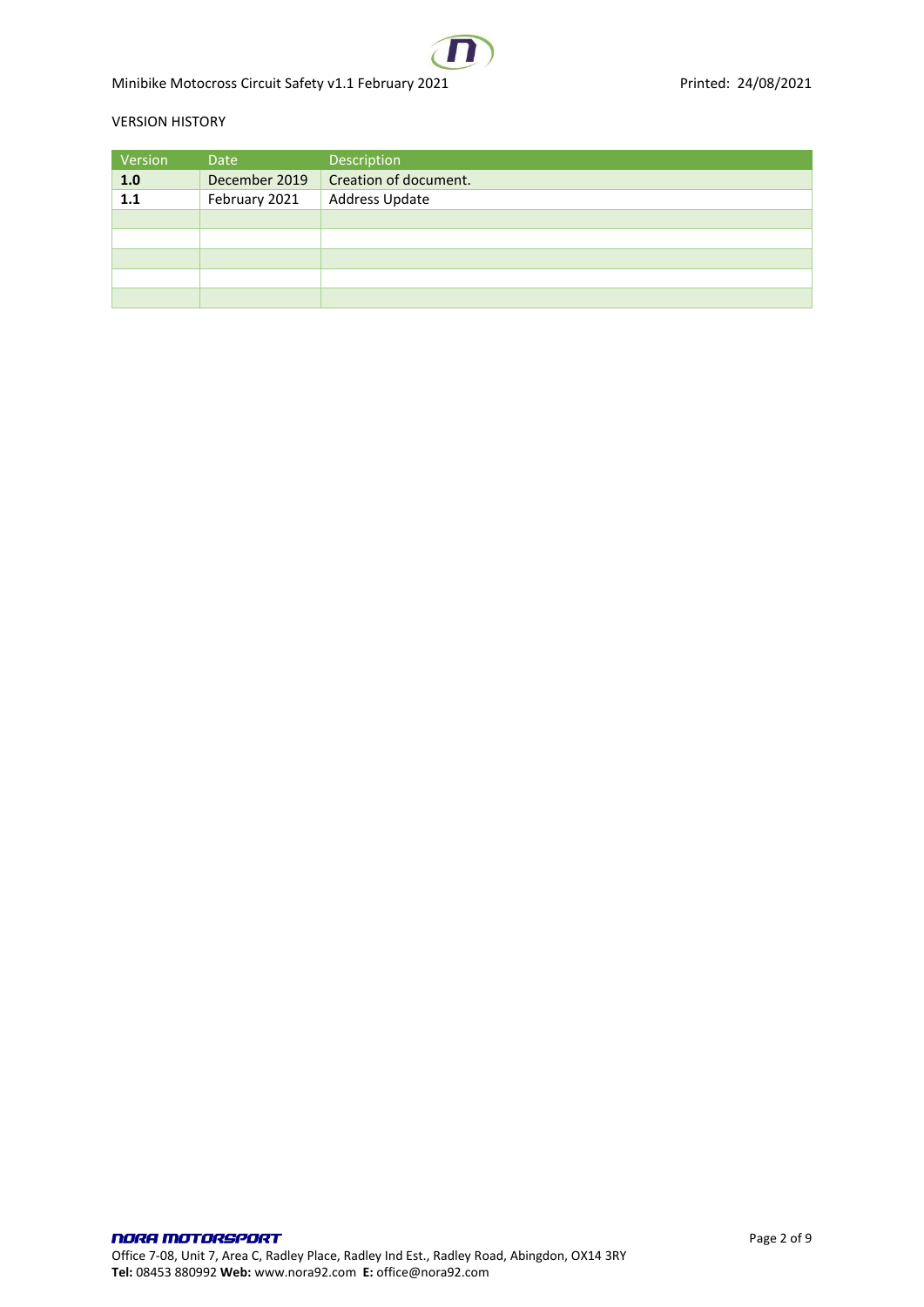#### Minibike Motocross Circuit Safety v1.1 February 2021

#### TABLE OF CONTENTS  $\lambda$  $Q$

| $\mathbf{1}$ |     |  |  |
|--------------|-----|--|--|
| 2.           |     |  |  |
| 3.           |     |  |  |
|              | 3.1 |  |  |
|              | 3.2 |  |  |
|              | 3.3 |  |  |
| 4.           |     |  |  |
| 5.           |     |  |  |
|              | 5.1 |  |  |
|              | 5.2 |  |  |
|              | 5.3 |  |  |
|              | 5.4 |  |  |
|              | 5.5 |  |  |
| 6.           |     |  |  |
| 7.           |     |  |  |
| 8.           |     |  |  |
| 9.           |     |  |  |
| 10.          |     |  |  |
| 11.          |     |  |  |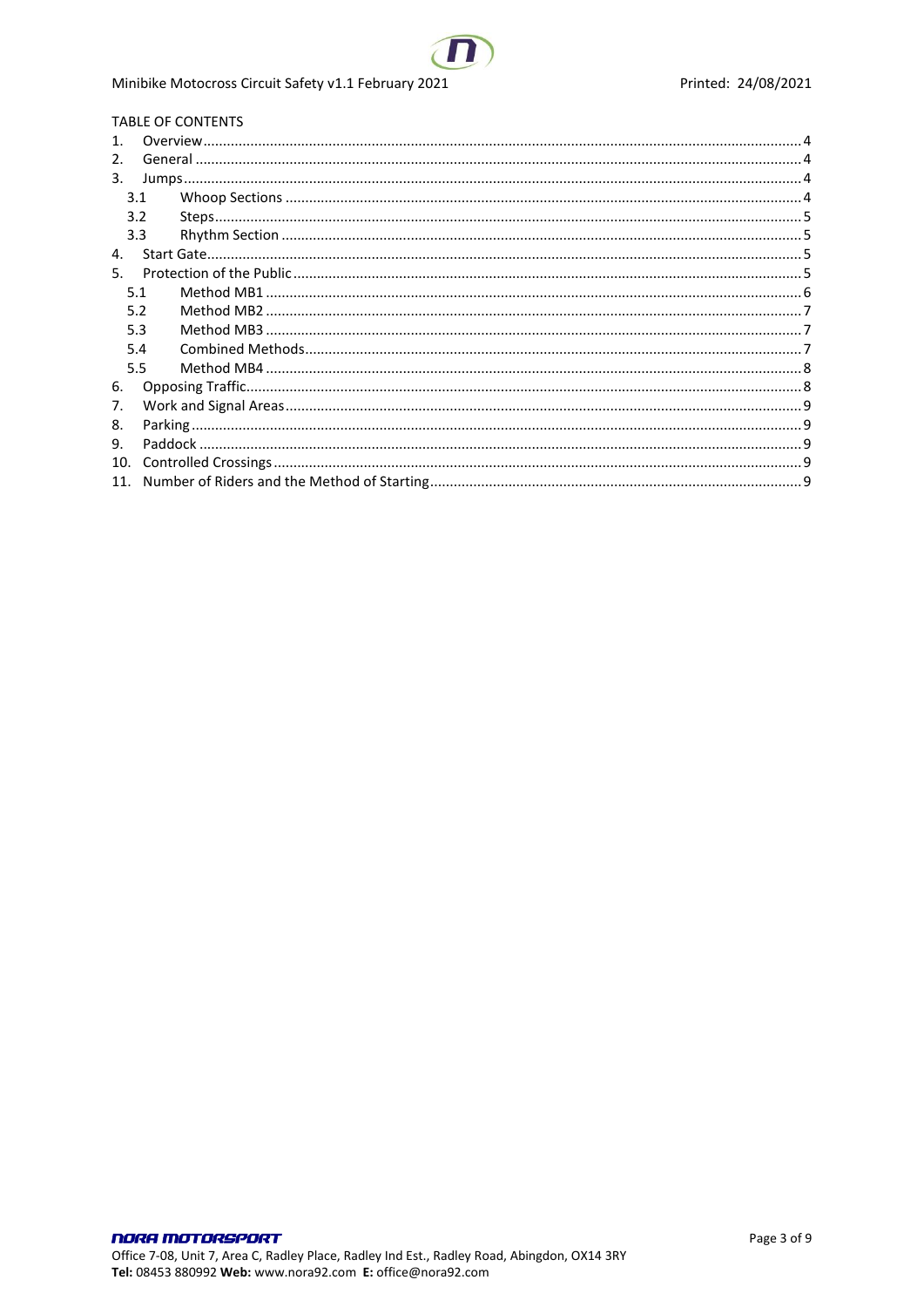## <span id="page-3-0"></span>**1. Overview**

NORA Motorsport is a trading name of NORA 92 Limited. For the purposes of this document any reference to NORA can refer to NORA Motorsport or NORA 92 Limited.

The NORA Motocross Circuit Guidelines will be used to conduct course inspections prior to the issue of a Course Certificate and are for the guidance of Clerks of the Course when setting up events.

## <span id="page-3-1"></span>**2. General**

- A Course Certificate is required for all NORA motocross race events and is only valid for the period indicated, all tracks will be inspected periodically. Any alterations to a track must be documented by the Clerk of the Course before the start of each event; any significant changes made will require a new course certificate to be issued after the event. A Course Certificate shall only apply to an event where a Permit has been issued by the NORA and it is organised by an NORA affiliated club under the supervision of official's authorised/licensed by the NORA.
- The following guidelines should be followed unless specifically detailed on the Course Certificate or Risk Assessed.
- The track should be restricted to approximately 65kph and top speeds should be restricted to approximately 115kph.
- The track width should not be less than approximately 4 metres. The track cannot be divided by an obstacle (tree, etc), lanes can however be created by the division of the track by a jump etc.
- The width of the track on a jump should be at least 1 metre wider on the landing side than the take off point and subject to the risk being assessed.
- The length of a start straight, measured to the centre of the first bend should not exceed 80m nor be less than 40m. For events below National status this length may be reduced, in this instance the number of permitted starters will reduce accordingly.
- The start straight will not have any jumps along its length.
- The free vertical space between the track and any obstacle above ground level should be 3 metres minimum. i.e. structure over the track or overhanging branches.
- The public Safety Precautions will be detailed in the Course Certificate and the risk assessment prepared by the Clerk of the Course for each event but the following requirements must be adopted wherever feasible.

### <span id="page-3-2"></span>**3. Jumps**

The design and construction of jumps in general is left to the discretion of the organiser, during a track inspection the inspector may make suggestions to the circuit builder.

Multiple jumps (where the peaks are within 15 metres) are discouraged and must be individually approved and assessed by a NORA approved inspector.

#### <span id="page-3-3"></span>**3.1 Whoop Sections**

Whoops are allowed in Motocross events. These should be constructed after an obstacle i.e.: a bend, hairpin or tight chicane to make the approach to the first whoop low speed. Whoops shall be defined as a series of consecutive semi-circular depressions and crests formed within the circuit. Each whoop should be approximately 0.5 metre deep and between approximately 1 and 3 metres between each crest of the whoop section. Whoops should be inspected by the senior official on site before each event to ensure that there is no excessive degradation to the individual whoops.

 $-1m - 3m$  $\text{Max}$  0.5m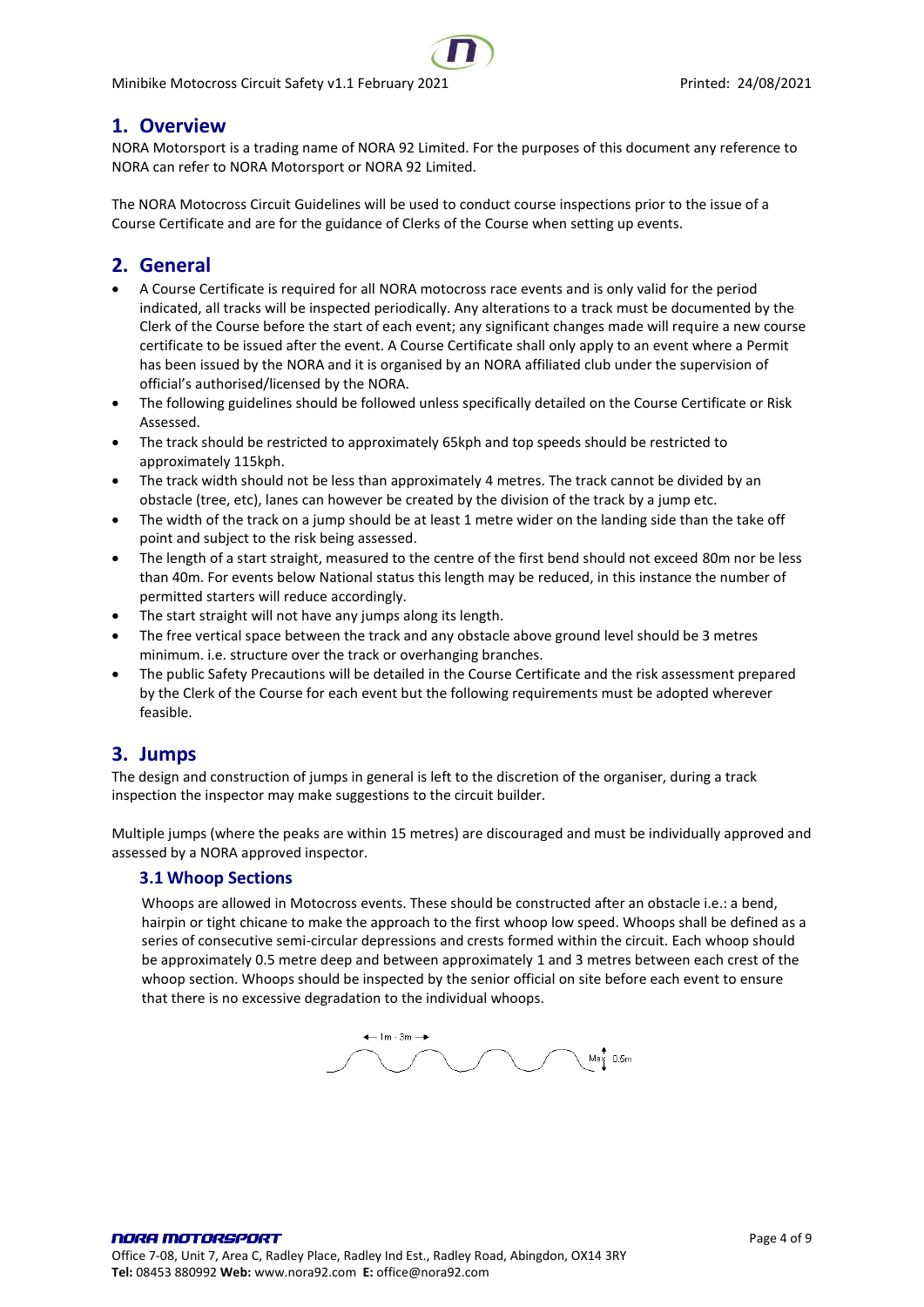#### <span id="page-4-0"></span>**3.2 Steps**

Steps are a series of upward or downward progressing jumps whereby the area between each jump is on a level plane. The distance between the crests of steps going down can be variable but the landing zone of each step should be on an approximate level plane with the landing ramp, the depth of each step should be subject to inspection. This section should only be constructed after an obstacle, i.e: a tight bend, hairpin, tight chicane, high jump, table top etc. to make the approach to the first step a reasonably low speed approach under acceleration.

#### <span id="page-4-1"></span>**3.3 Rhythm Section**

Sections of a track that are considered a 'rhythm' section and where measurements do not comply with the definition of multiple jumps and are more or less than allowed for in the descriptions above. The Rhythm section of the track has to be documented and has to be inspected by an approved NORA track inspector. In all cases the document shown the design of the section and contain accurate measurements of all of the jumps within the section. Attention must be given to the landing zones which should not incorporate another upward slope.

### <span id="page-4-2"></span>**4. Start Gate**

- Each rider should have a minimum width of 1 metre at the start gate..
- It is recommended that all start gates should drop backwards or vertically and have rear barriers 3 metres from the leading edge of the dropped starting gate.

## <span id="page-4-3"></span>**5. Protection of the Public**

The public Safety Precautions will be detailed in the Course Certificate and any amendments as part of the Risk Checklist as prepared by the Clerk of the Course for each event. The following requirements must be adopted wherever feasible.

Any area to which the public are to be permitted should be protected by one of the following methods or by a combination of these methods. The only exception shall be where a bespoke spectator area is created and the method of protection indicated on the course certificate or where spectators are not permitted within 15m of any part of the course, in this instance a defined barrier must be created.

All wooden posts described in the methods shall be round and have a diameter of approximately 75mm with a maximum diameter of 100mm.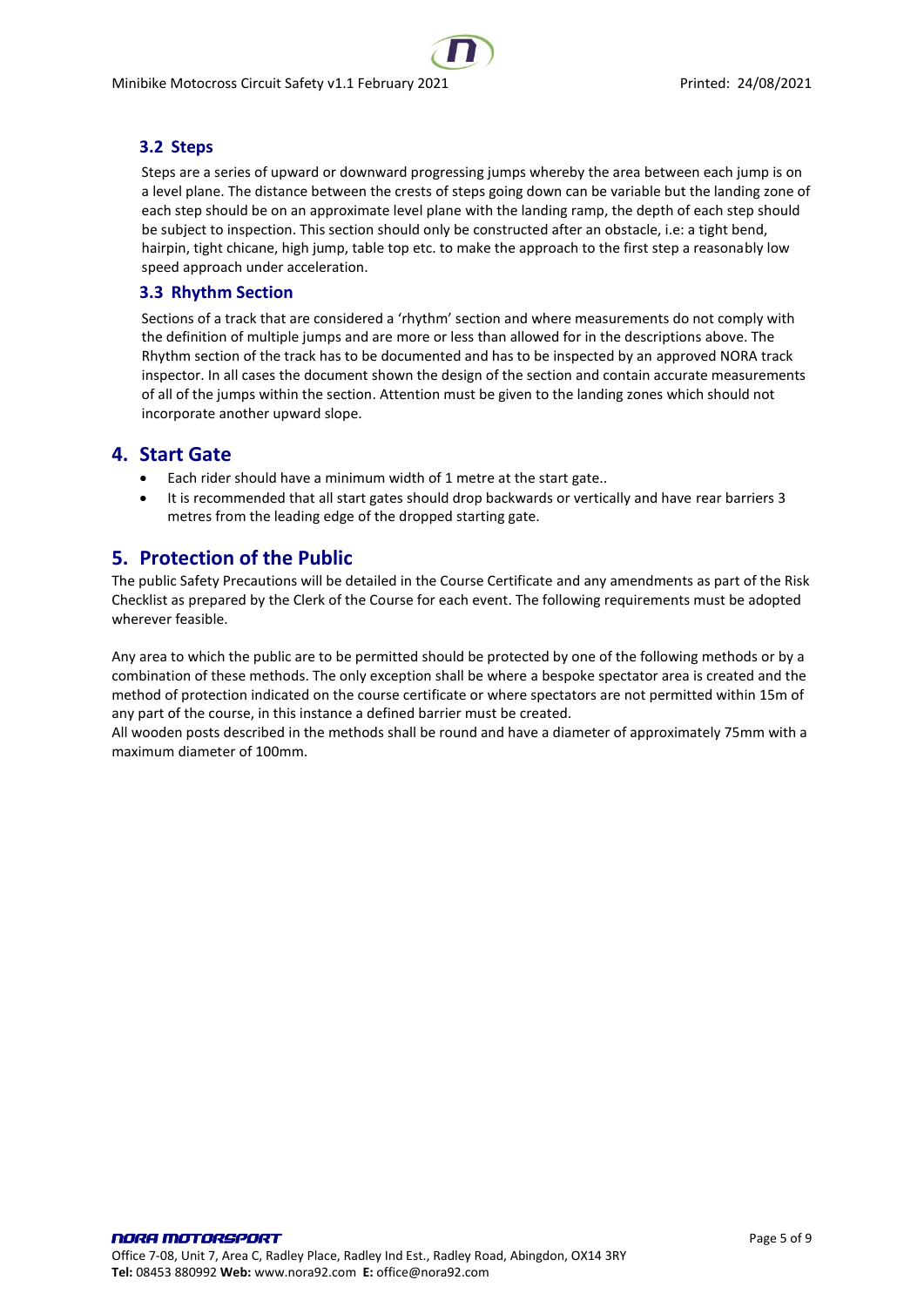### <span id="page-5-0"></span>**5.1 Method MB1**

All tracks used for minibike machines must not have a rope catch fence within approximately 2 metres of the marked track.

Where a rope catch fence is used it must be set approximately 2 metres back from the marked track, the fence must have two ropes, the top rope must be set at approximately 600mm to 750mm from the ground, the second rope must be set at 50% of the height of the top rope.

Outside the catch fence there shall be a continuous strip of land of an approximate width of 5 metres which shall be prohibited to the public and where a spectator rope as per method A shall be erected. The track at youth and or adult events can be defined with wood or plastic pegs, wooden posts with rope, as specified, no higher than 400mm from the ground, post, a natural boundary of earth banking continuous or intermittent, escarpments, bales, track markers or any combination of thereof.

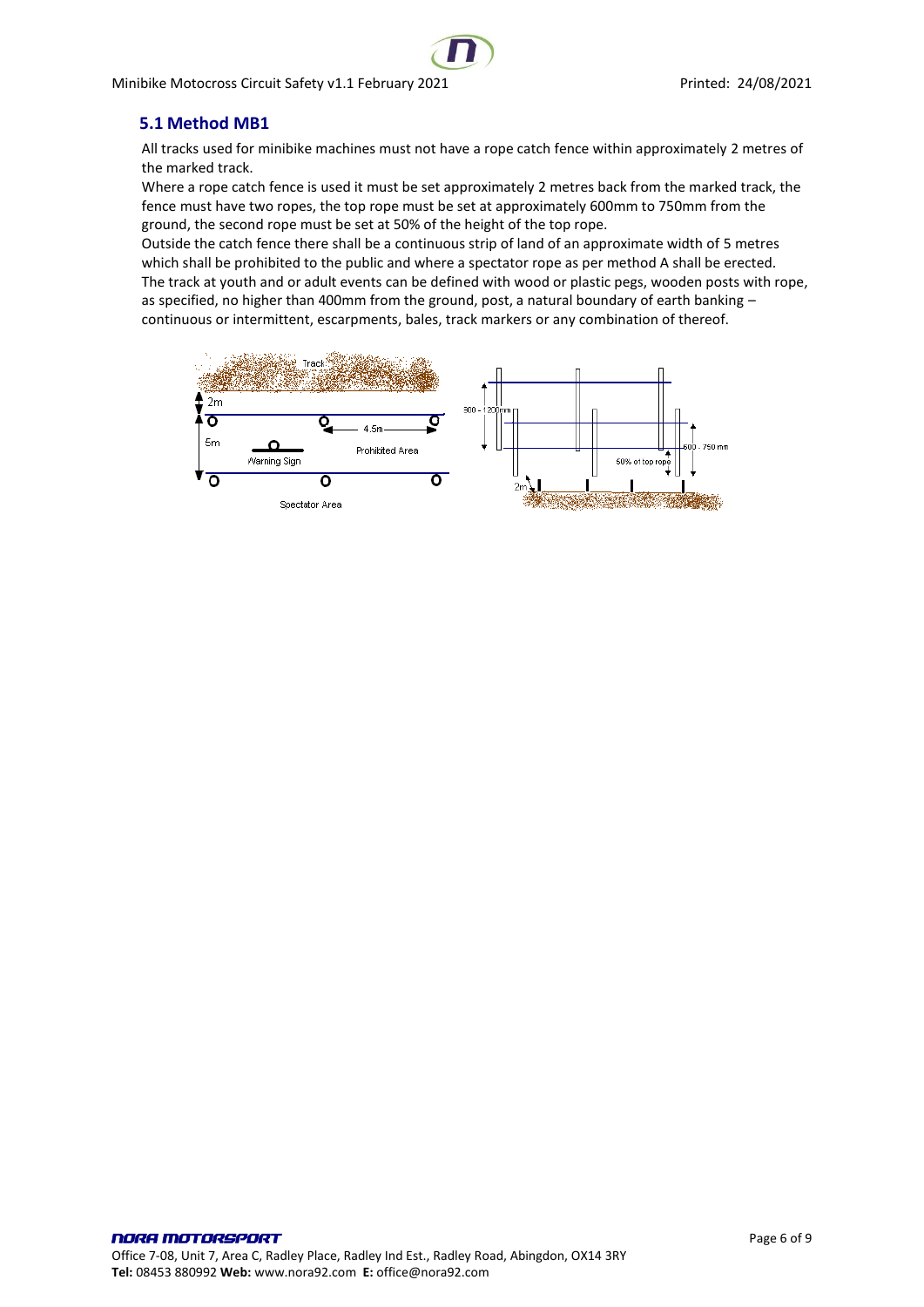#### <span id="page-6-0"></span>**5.2 Method MB2**

This method can be used for all machine classes of racing.

The method consists of a fence of chestnut paling of a height of not less than 1.2m and mounted on wooden posts firmly driven into the ground and not be more than approximately 3 metres apart. The paling fence must be of the three wire strand variety and securely fixed to the track side of the posts.

A neutral zone of approximately 1m should be provided on the trackside of all chestnut paling subject to the circuit track certificate with regard to spectator safety. The neutral zone can be marked with wood or plastic pegs, wooden posts as specified, a natural boundary of earth banking - continuous or intermittent, escarpments, bales, track markers or any combination of thereof.

Gate access for medical services must be provided and clearly signed at regular intervals, subject to the track certificate. Access points should have a gate or paling fencing returning into the spectator area. The fencing must give protection to spectators at all times.



#### <span id="page-6-1"></span>**5.3 Method MB3**

This method consists of a fence of scaffold debris netting of a nominal height of 750mm and mounted on wooden posts firmly driven into the ground.

The supporting posts must not be more than approximately 4 metres apart, and the netting must be securely fixed to the post by the use of cord, nylon cable ties or staples.

Outside the catch fence there shall be a continuous strip of land of an approximate width of 4 metres which shall be prohibited to the public and where a spectator rope as per method A shall be erected. On the circuit side there should be a 1m strip of land to the marked racing surface.

The track at youth and or adult events can be defined with wood or plastic pegs, wooden posts with rope, as specified, no higher than 400mm from the ground, post, a natural boundary of earth banking continuous or intermittent, escarpments, bales, track markers or any combination of thereof.



#### <span id="page-6-2"></span>**5.4 Combined Methods**

A combination of the above methods may be adopted subject to the approval of the NORA Circuit Inspector and as detailed on the Course Certificate for the circuit.

Where the natural terrain provides adequate protection to the public or some other form of substantial fencing is erected, the above requirements may be modified, subject to the approval of the NORA Inspector and as detailed in the Course Certificate.

#### NORA MOTORSPORT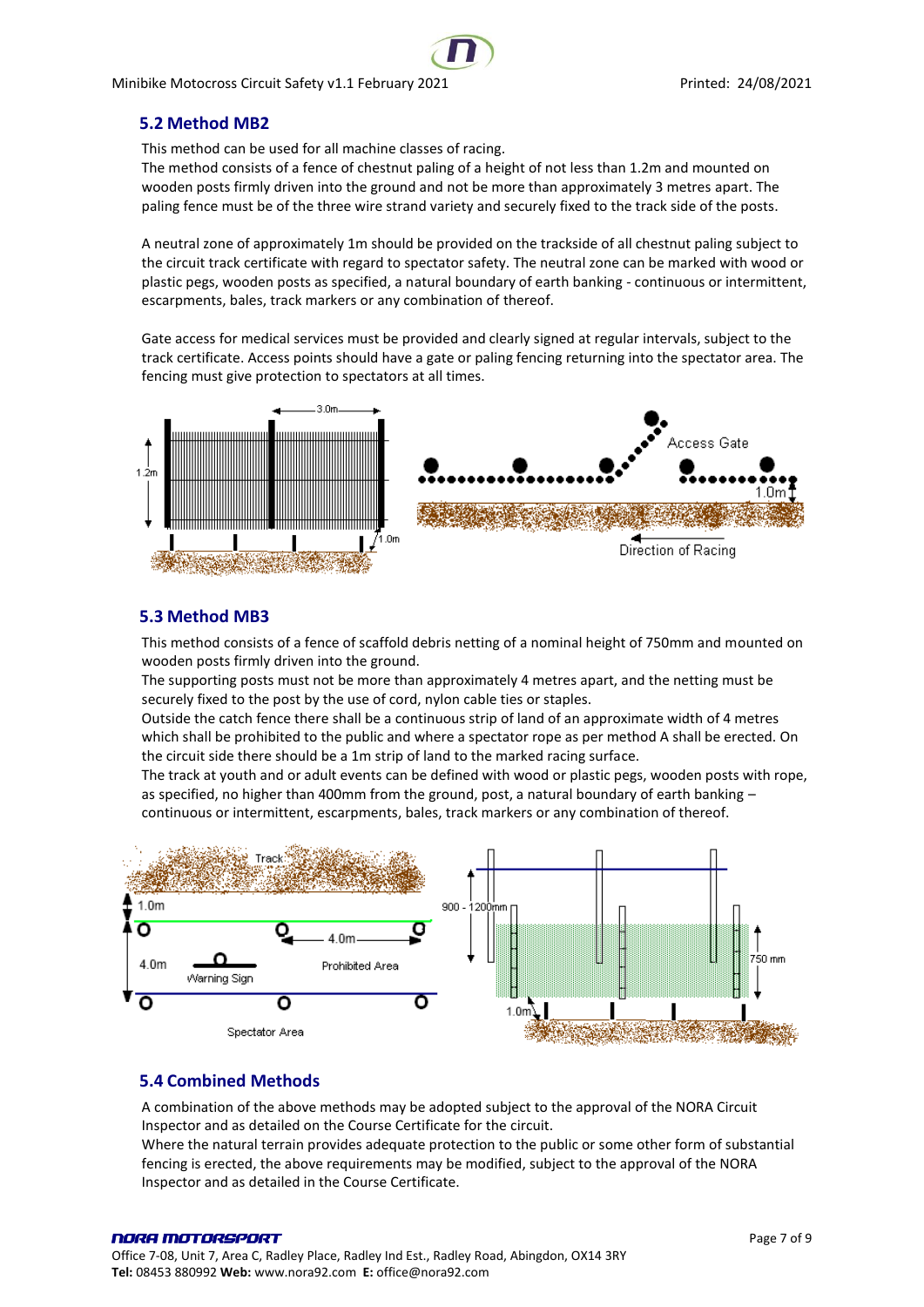### <span id="page-7-0"></span>**5.5 Method MB4**

Steel crowd control barriers may be used if approved by the NORA Circuit Inspector, Approval must be sought when the track is inspected, barriers must be shown on the track plan. If crowd control barriers are used there should be a neutral zone between the barrier and the track of not less than 3 metres marked with pegs and tape, bales or other as per other methods. Barriers should be firmly linked with scaffold clips or cable ties and staked for rigidity. Special attention should be given to crowd control barriers in vulnerable places, i.e. on the outside of a bend. In this instance, catch fences as per methods MB1/MB2/MB3 may be specified.

## <span id="page-7-1"></span>**6. Opposing Traffic**

- Where there is opposing traffic i.e. on a loop or where tracks run alongside each other, the track should be approximately 7 metres apart. The danger must be assessed before allowing an unprotected area of track to exist.
- If the circuits are between 4m and 7m apart, roping as per method MB1 can be used to segregate the opposing traffic i.e Posts at 4.0m centres with two ropes, one at 600 - 750 mm high and the second at 50% of the height of the first.
- If the circuits are between 2m and 4m apart, scaffold debris netting ias per method MB3 can be used to segregate the opposing traffic, with a minimum of 2 metres either side of the netting.
- If the circuits are between 2 and 4m apart then chestnut paling may can be used to protect opposing tracks, the posts must be positioned either side of the paling at a distance of 3.0m centres. A neutral zone of approximately 1.0 metre must be created on each side of the paling fence.